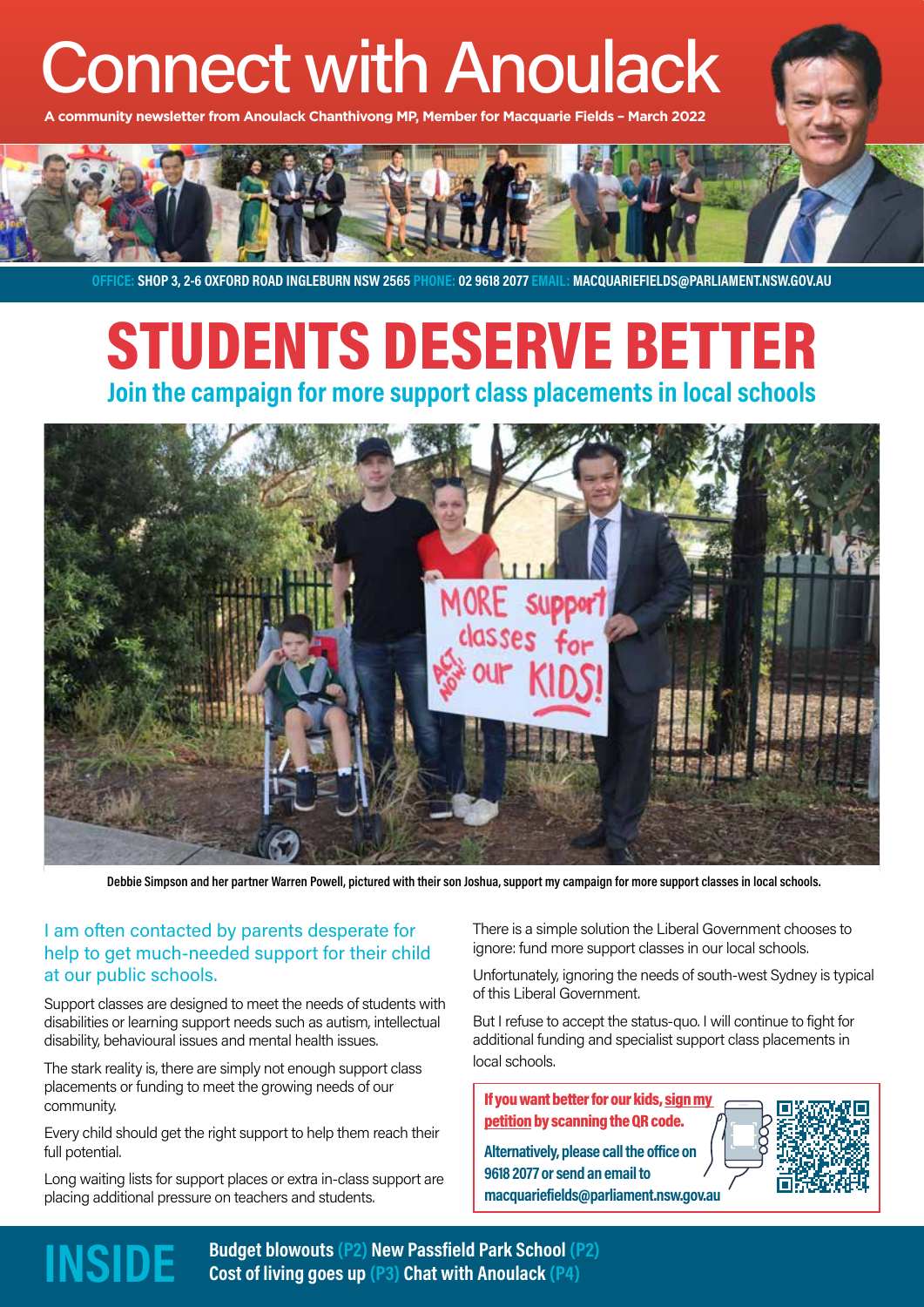# MIND-BOGGLING BUDGET BLOWOUTS

## It is appalling the Liberal Government has wasted billions in taxpayers' money in budget blowouts.

From overspending on transport projects to buying faulty or expired COVID-19 personal protection equipment during a pandemic, the Liberal Government has proven it can't be trusted to manage a budget.

When the Government oversees budget blowouts, there is less and less money to fund much-needed services and infrastructure here in south-west Sydney.

## These Liberal budget blowouts:



## Could have easily funded:

| <b>Lifts at Macquarie Fields Station</b>                         |  |
|------------------------------------------------------------------|--|
| <b>Toll relief for motorists</b>                                 |  |
| <b>Upgraded and air-conditioned classrooms</b>                   |  |
| New schools in growing suburbs                                   |  |
| <b>Extra local bus services</b>                                  |  |
| <b>Playground and recreational space upgrades</b>                |  |
| Sporting facilities and covered seating at all<br>sports grounds |  |
| <b>Energy rebates for households</b>                             |  |
| More nurses and doctors at local hospitals                       |  |

# WIN FOR PASSFIELD PARK KIDS



## Passfield Park School students and staff have welcomed a brand new school in Minto.

The desperately-needed new school is the result of a long fight and ongoing commitment of the Passfield Park Kids Inc. and the broader school community, including the families of current and former students. A huge thanks to everyone in the community who rallied behind this great cause.

I have long supported a new school for Passfield Park School students and, together with Dr Mike Freelander MP, called on the NSW Liberal Government to act urgently to ensure the best possible outcome for the school's students, staff and families. For too long, the NSW Liberal Government neglected and ignored Passfield Park kids' needs.

The new, modern school is a credit to everyone who has fought so hard to achieve this outcome and I wish students, parents and staff a fabulous 2022!

# GRANT FUNDING FOR **NEW VEHICL**



**Executive Officer of South West Community Transport, Darrin Wilson, with the new vehicle purchased thanks to grant funding.**

South West Community Transport (SWCT) in Minto has purchased a new wheelchair-accessible vehicle thanks to \$50,000 in funding from the Community Building Partnership grants program.

The new vehicle enables the SWCT team to continue to provide accessible transport for elderly members of our community or people with disability.

**Contact SWCT on 9426 8999 to book or for more information.**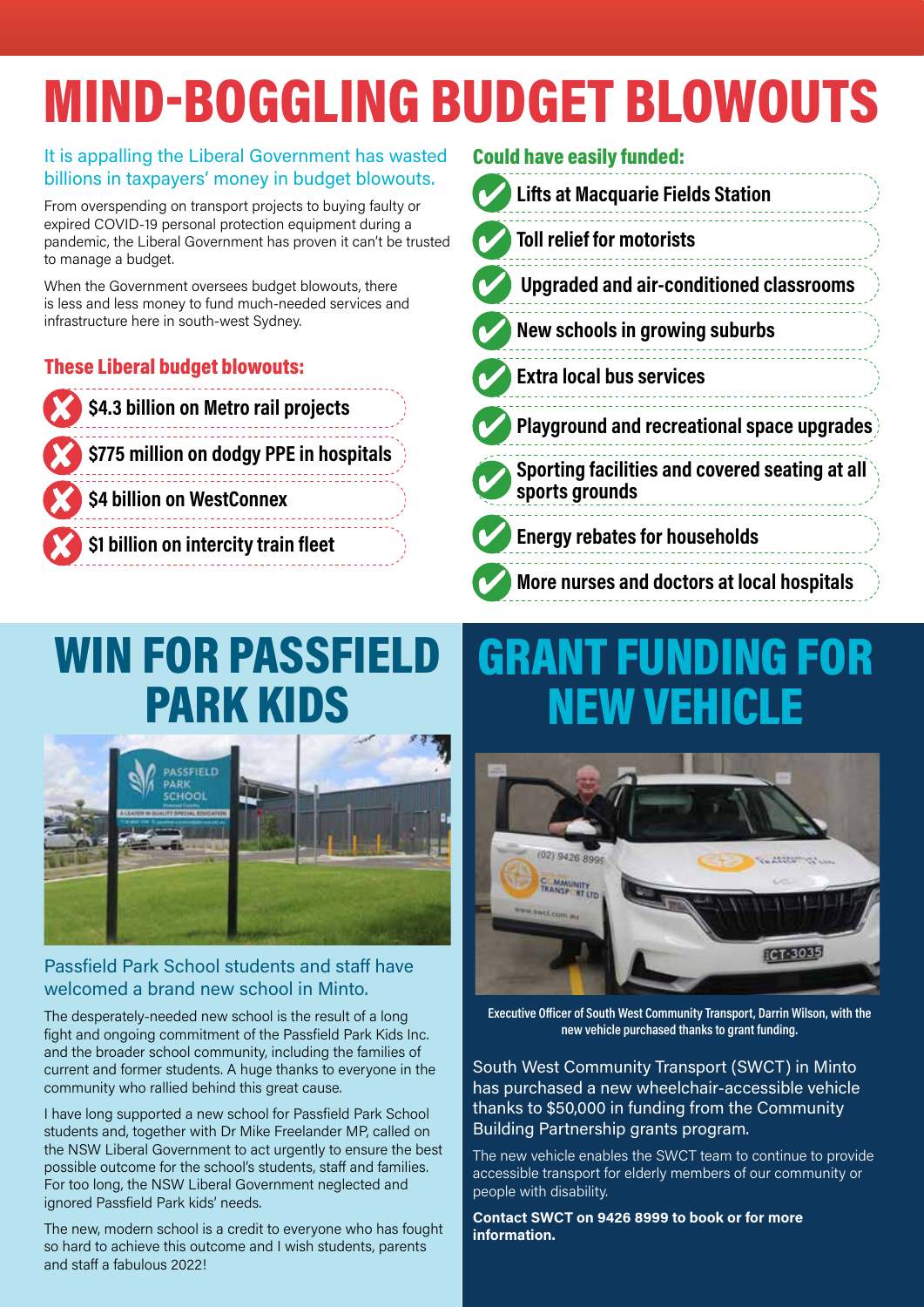# TIME TO END THE FUNDING RORTS

#### Taxpayers' don't expect much – they want their taxes to be spent fairly and responsibly.

Residents are rightly sick and tired of pork-barrelling where the majority of funds are spent in electorates held by the Government.

#### **A recent report by the Auditor-General found the Liberal Government's approval process for the Stronger Communities Grant "lacked integrity".**

A whopping 96% of funds were allocated to Coalition state seats held by Liberal and Nationals MPs.

NSW Labor introduced legislation to overhaul the grants process in NSW. The Government Grants Administration Bill 2021 has passed the Upper House.

It is likely the Liberal Government will use its numbers in the Lower House to block Labor's bill.

That's why I have a clear message for the Liberal Government: it's time to end the rorts.

## Distribution of Stronger Communities Fund grants by Liberal-National Government



# ATTACK ON HOUSEHOLD BUDGETS

### **Are you sick of petrol hikes, ballooning house prices, higher tolls, more fines, tax increases and rising grocery bills?**

Then it's time to sign my petition calling on the Liberal Government to stop the rising cost of living.

Feedback from residents makes it clear that Liberal Government policies have a significant impact on households and families who are already struggling financially.

I wrote to the Premier urging him to stop the Liberal Government's attack on household budgets. The Premier couldn't be bothered to respond to the concerns of local residents. He flick-passed the issue to other Ministers to dodge taking responsibility.

Here are some of my suggestions for the Liberal Government to ease rising cost of living pressures on my community:

- Scrap the unfair M5 East toll;
- Abandon plans for a never-ending tax on the family home;
- Reverse support for an increase in the GST.







# COST OF LIVING ASSISTANCE **Sydney Water may be able to provide pensioner discounts, bill support and emergency assistance. Call 13 20 92 for more details.**

| <b>BillAssist Program</b>                 | Customers with longer-term financial hardship may be eligible for Sydney Water's BillAssist program. Payment plans are also<br>available for customers.  |
|-------------------------------------------|----------------------------------------------------------------------------------------------------------------------------------------------------------|
| <b>PlumbAssist Program</b>                | PlumbAssist helps customers needing emergency and essential plumbing work but are experiencing financial difficulty.                                     |
| <b>Emergency Relief</b><br><b>credits</b> | The Payment Assistance Scheme provides emergency relief to customers struggling to pay their bills.                                                      |
| <b>Pension rebates</b>                    | If you receive an aged, disability or service pension or a government allowance, you might qualify for a pension rebate on<br>your quarterly water bill. |